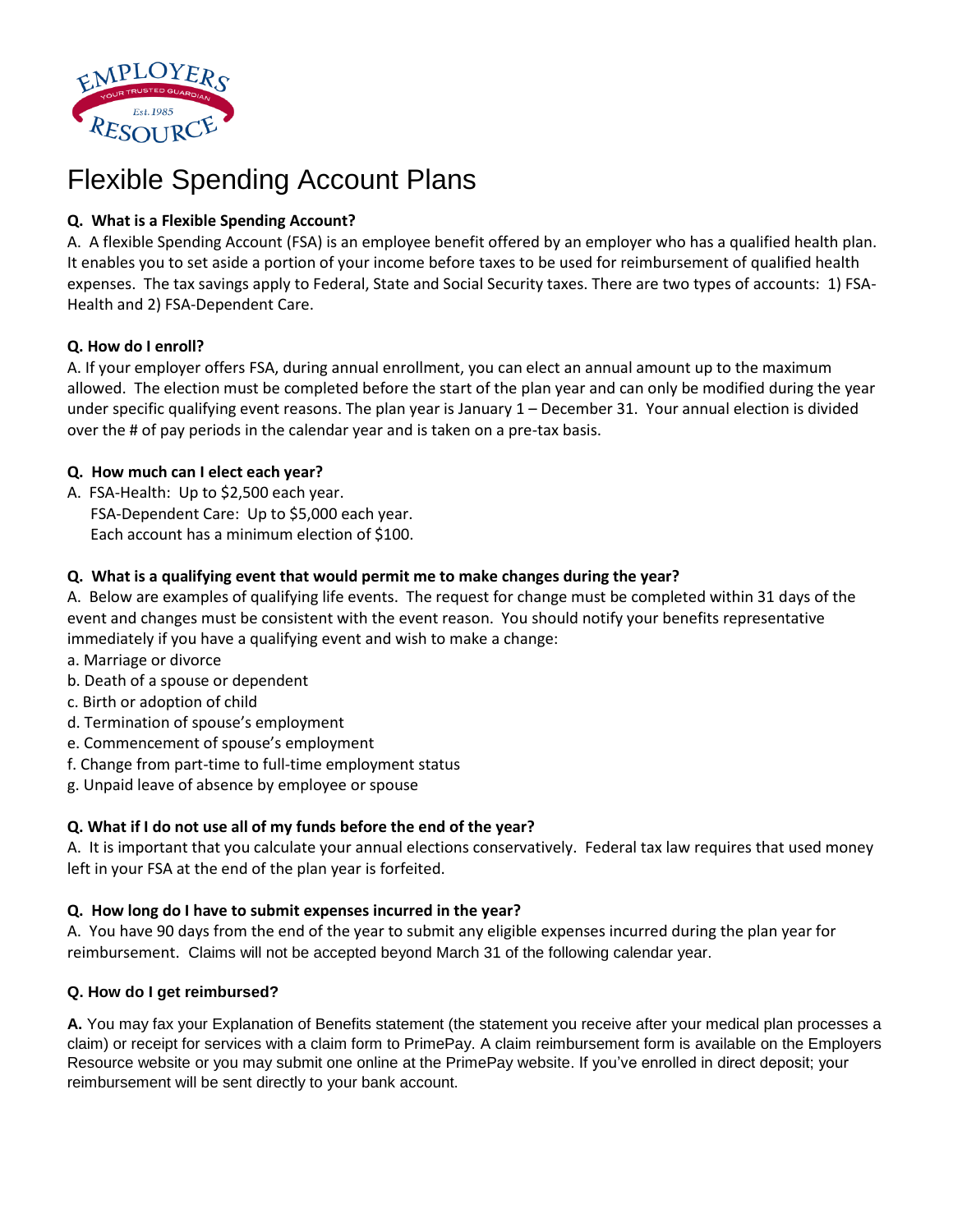

#### **Additional information by FSA type:**

|                                                 | <b>FSA - Health</b>                                                       | <b>FSA - Dependent Care</b>                                                                |
|-------------------------------------------------|---------------------------------------------------------------------------|--------------------------------------------------------------------------------------------|
| What types of                                   | Generally, they are out of pocket                                         | Generally, day care expenses for the care of a                                             |
| expenses are eligible?                          | medical, dental and vision expenses.                                      | child under age 13 (or 13+ and incapable of                                                |
|                                                 | Cosmetic expenses are excluded. Not all                                   | selfcare); or a parent/grandparent needing                                                 |
|                                                 | expenses are eligible. Refer to IRS Pub.                                  | day care while you and your spouse (if                                                     |
|                                                 | 969 for qualifying expenses. Effective                                    | married) work or go to school full-time.                                                   |
|                                                 | January 1, 2011, over-the-counter                                         | Expenses that are eligible for reimbursement                                               |
|                                                 | medications, drugs, and biologicals                                       | from the dependent day                                                                     |
|                                                 | will no longer be eligible for                                            | care FSA include:                                                                          |
|                                                 | reimbursement from your health care<br>FSA without a Statement of Medical | • Payment to someone who provides care for                                                 |
|                                                 | Necessity from your licensed health                                       | a                                                                                          |
|                                                 | care provider or prescription.                                            | dependent in your home or the providers                                                    |
|                                                 |                                                                           | home.                                                                                      |
|                                                 |                                                                           | • Payment to an eligible day care facility.                                                |
| Is there a debit card I                         | Yes, when you elect FSA-Health, you will                                  | No, under this FSA, the IRS does not permit                                                |
| can use?                                        | be issued a debit card which can be used                                  | the use of a FSA card.                                                                     |
|                                                 | to purchase eligible expenses.                                            |                                                                                            |
| Will I need to provide<br>proof of my expenses? | Under certain circumstances, you may<br>be required to submit proof to    | Day care eligible expenses must be submitted<br>on a reimbursement form which requires you |
|                                                 | substantiate the expense as being                                         | to provide a receipt from the provider                                                     |
|                                                 | qualified. The FSA administrator will                                     | showing the date of service, the tax ID# of the                                            |
|                                                 | notify you in writing when this is                                        | provider and the amount incurred.                                                          |
|                                                 | required. There are merchants who                                         |                                                                                            |
|                                                 | participate in an IRS reporting system                                    |                                                                                            |
|                                                 | (IIAS) that may auto substantiate your                                    |                                                                                            |
|                                                 | purchase. An example might be a                                           |                                                                                            |
|                                                 | participating pharmacy that processes                                     |                                                                                            |
|                                                 | an Rx prescription. In these cases,                                       |                                                                                            |
|                                                 | substantiation will not be required or                                    |                                                                                            |
|                                                 | requested.                                                                |                                                                                            |
| Can I used my entire                            | Yes, the entire annual election amount is                                 | Reimbursement under this FSA can only be                                                   |
| annual election up                              | available up front. While deductions are                                  | reimbursed after the service is incurred and                                               |
| front or do I need to                           | collected during the year, you are able to                                | the funds up to the balance available from                                                 |
| wait until my payroll                           | expense the entire amount at any time                                     | payroll contributions received.                                                            |
| deduction is applied to                         | during the plan year.                                                     |                                                                                            |
| my account?                                     |                                                                           |                                                                                            |

# **Q. I still have questions. Who do I contact?**

PrimePay is the third party administrator and PrimeFlex is the division that processes our claims. Customer support #: 1.877.769.3539, from 8:00 a.m. until 8 p.m. ET. Email: [Primeflex@primepay.com](mailto:Primeflex@primepay.com) Fax: 1.877.632.9372 Mobile App: PrimePay (itunes or Android Market) Website: support.primepay.com